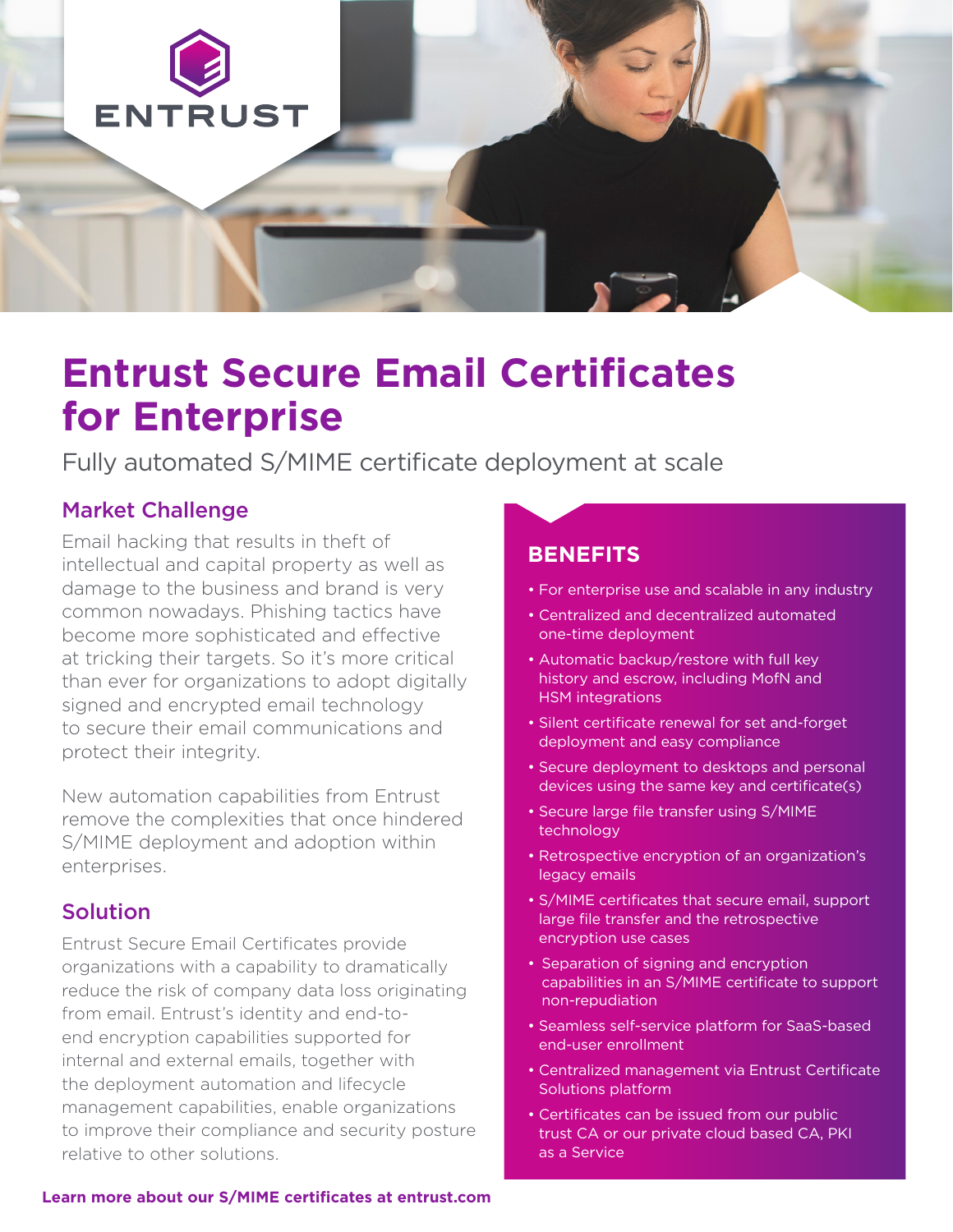# Features



## **Centralized and decentralized automated one-time deployment.**

The network team can use Microsoft SCCM to deploy S/MIME certificates on behalf of end-users, and end-users can deploy S/MIME certificates on their personal devices through a self-service model through the receipt of a link from the network team.



### **Automatic backup/restore with full key history and escrow.**

Maintains access to historical emails through automated, full-key history backup and restoration capabilities. Whether it is a forgotten password, destroyed private key, or a normal renewal process, a user can always restore their full key history with a single request managed by the organization's IT administrator.



**Complete email protection in real time and retroactively.** The Entrust S/MIME solution encrypts all organizational emails that were received or sent in the past, as well as future incoming or outgoing un-encrypted emails.



**Real-time reporting and monitoring.** Avoid expired S/MIME certificates. The solution monitors and manages S/MIME certificates and prompts users to renew when their certificates are close to expiry.



**Seamlessly secure email on all user devices.** Entrust provides integration points to major mobile device management solutions, which allows for delivery of keys and certificates to users' mobile devices.



**Send encrypted large files to multiple recipients from any device.** Simplify the user experience by enabling users to send large documents securely without the need for zip files or passwords. Automated recipients certificate selection and built-in file compression enables users to securely share large files and send to any number of internal or external recipients.



**Organization validation.** Entrust Secure Email Certificates for Enterprise confirm the name of the organization, name of the individual, and email address of the individual, enabling employee emails to be distinguished from SPAM or phishing attacks.



**Certificate revocation.** Entrust's enterprise certificates give administrators the ability to revoke employee digital IDs upon departure, ensuring they can no longer digitally sign as an employee – a key security feature for today's organization while still supporting access to encrypted email through key escrow.



**Directory service integration.** Compatible with most of the popular directory services such as Active Directory, LDAP, and G-Suite Directory – to automatically synchronize the S/ MIME certificates of your contacts.



**Multiple platform support.** Entrust's email security is seamless across multiple platforms and devices. Supports Microsoft Windows, Mac OS X, iOS, and Android platforms.



**Private SMIME via PKI as a Service (PKIaaS).** Issuing certificates through our privatecloud-based CA, PKIaaS, provides authentication and end-to-end encryption of private email communications, with a fully automated deployment of S/MIME certificates and lifecycle management at scale.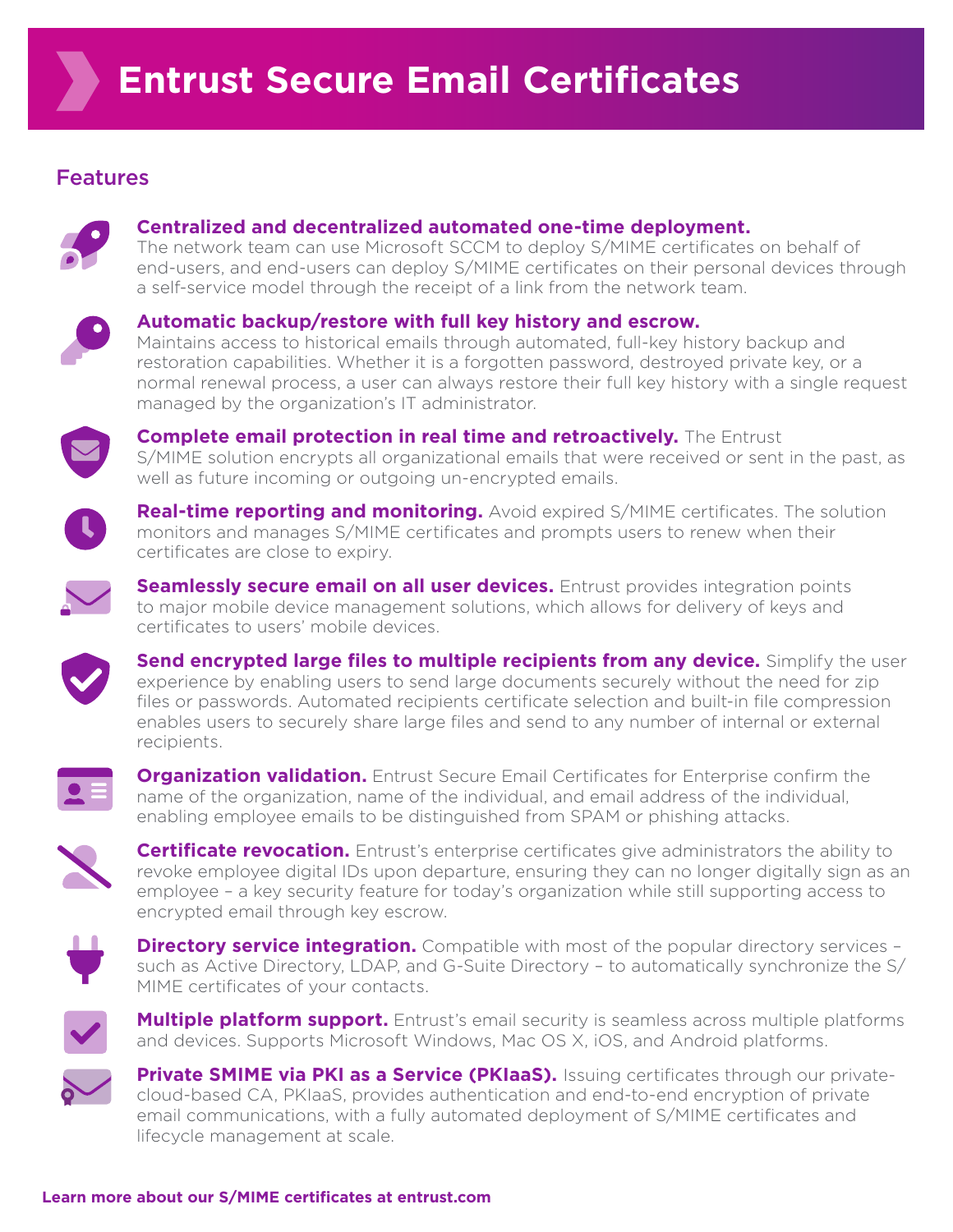# **Entrust Secure Email Certificates**

**XX** 

| <b>Features</b>                                                     | <b>Entrust Secure Email Certificates</b>  |
|---------------------------------------------------------------------|-------------------------------------------|
| Term length                                                         | 1, 2, or 3 years                          |
| Validation                                                          | Name, email address, domain, organization |
| Centralized management to Entrust<br>Certificate Solutions platform | ✓                                         |
| Automation capabilities                                             | ✓                                         |
| One click to request and deploy S/MIME certificates                 | ✓                                         |
| Digitally signed and encrypted emails                               | ✓                                         |
| <b>Support for Active Directory</b>                                 | ✓                                         |
| Support for desktop, mobile phones, and tablets                     | ✓                                         |
| Automated certificate renewal                                       | ✓                                         |
| Plug-in for email clients                                           | ✓                                         |
| Secure backup, recovery, and escrow                                 | ✓                                         |
| Compliance-centric deployment                                       | ✓                                         |
| Retrospective email encryption                                      | ✓                                         |
| Prospective email protection                                        | ✓                                         |
| Secure large file transfer                                          | ✓                                         |
| Share files to multiple recipients                                  | ✓                                         |
| Separate encryption and signing profiles                            | ✓                                         |